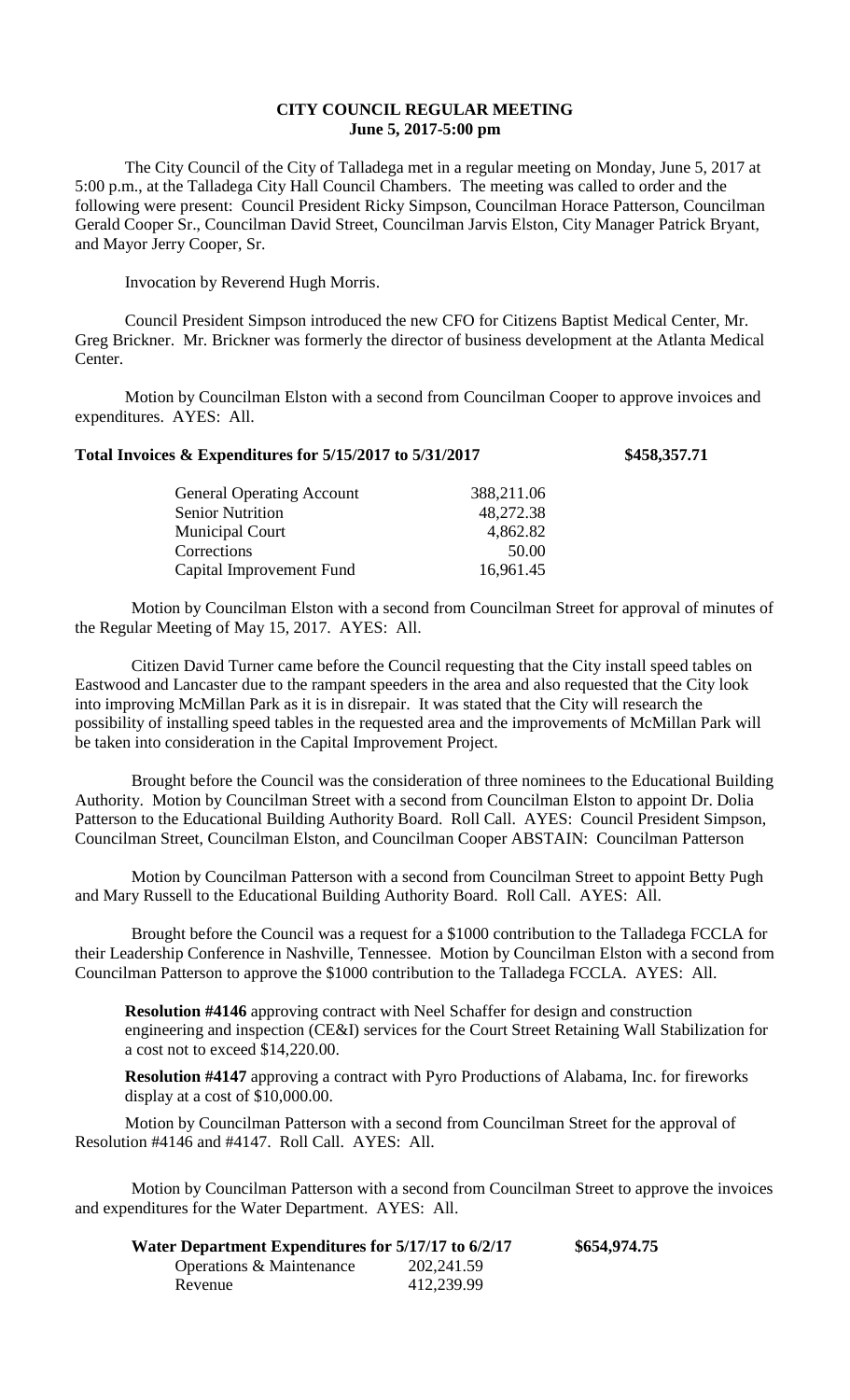Capital Improvement 40,493.17

**Resolution #4148** approving a contract with Insite Engineering for the Airport Wastewater Treatment Plant upgrades and CE&I services for the construction period at a cost not to exceed \$58,500.00.

**Resolution #4149** approving a contract with Insite Engineering for design services for improvements to the Water Distribution System and for CE&I services during the test drilling period for a cost not to exceed \$58,000.00.

 Motion by Councilman Street with a second from Councilman Patterson for the approval of Resolution #4148 and #4149. Roll Call. AYES.

At this point, the election of a new Council President and Council President Pro-Tem was brought before the Council. There was some discussion about this matter. Motion by Councilman Patterson with a second from Councilman Street to appoint Councilman Street as Council President. Roll Call. AYES: Council President Simpson, Councilman Patterson, Councilman Elston, and Councilman Street ABSTAIN: Councilman Cooper

Motion by Councilman Simpson and a second from Councilman Street to appoint Councilman Cooper as Council President Pro-Tem. Roll Call. AYES: All.

Brought before the Council was the matter of the next Council meeting date. Councilman Patterson stated that he would not be able to attend the June 19<sup>th</sup> meeting and requested that the meeting be moved to Thursday, June 22. However, Councilman Elston also stated that he would not be able to meet Thursday, but would be able to attend June 19<sup>th</sup>. There was a lengthy discussion about this matter, with the date of the next Council meeting remaining on Monday, June 19, 2017.

Mayor Cooper expressed his concern about the upcoming bids for construction going to non-local companies. City Manager Bryant stated that all projects are put out to bid and the entity that bids the lowest and meets all specifications are awarded the contract, however there is an exemption and the City applies this every time where if a local company comes within 5% of the lowest bid, then the local company is awarded the bid.

Councilman Cooper wished to laud the accomplishments of Art Bacon, who was the only painter who received the Governor's Arts Award from the Alabama State Council; the award ceremony was held in Montgomery on May 24. He also welcomed Papa John's Pizza to the City of Talladega.

Councilman Patterson thanked Council President Simpson for his service. He also welcomed the new Council President Street and pledged his support to him.

Councilman Street stated that he looks forward to working with the Council in the next couple months and thanked Councilman Simpson for his service. He also liked to commend the Historic Preservation Commission for their work recently concerning the Braswell Building, an evolving large project and caused some commitments for the Commission for special called meetings and they have responded very well and looks forward to seeing the project coming to a completion soon.

Council President Simpson stated that it was an honor to serve as Council President and welcomed the incoming President and the Pro-Tem. He also wished to recognize Lee Sims, who is representing the absent City Attorney O'Brien.

Councilman Elston wished to thank Reverend and Mrs. Caldwell and the congregation at Belview Baptist Church for the event they had last week.

Motion from Councilman Patterson to adjourn the meeting.